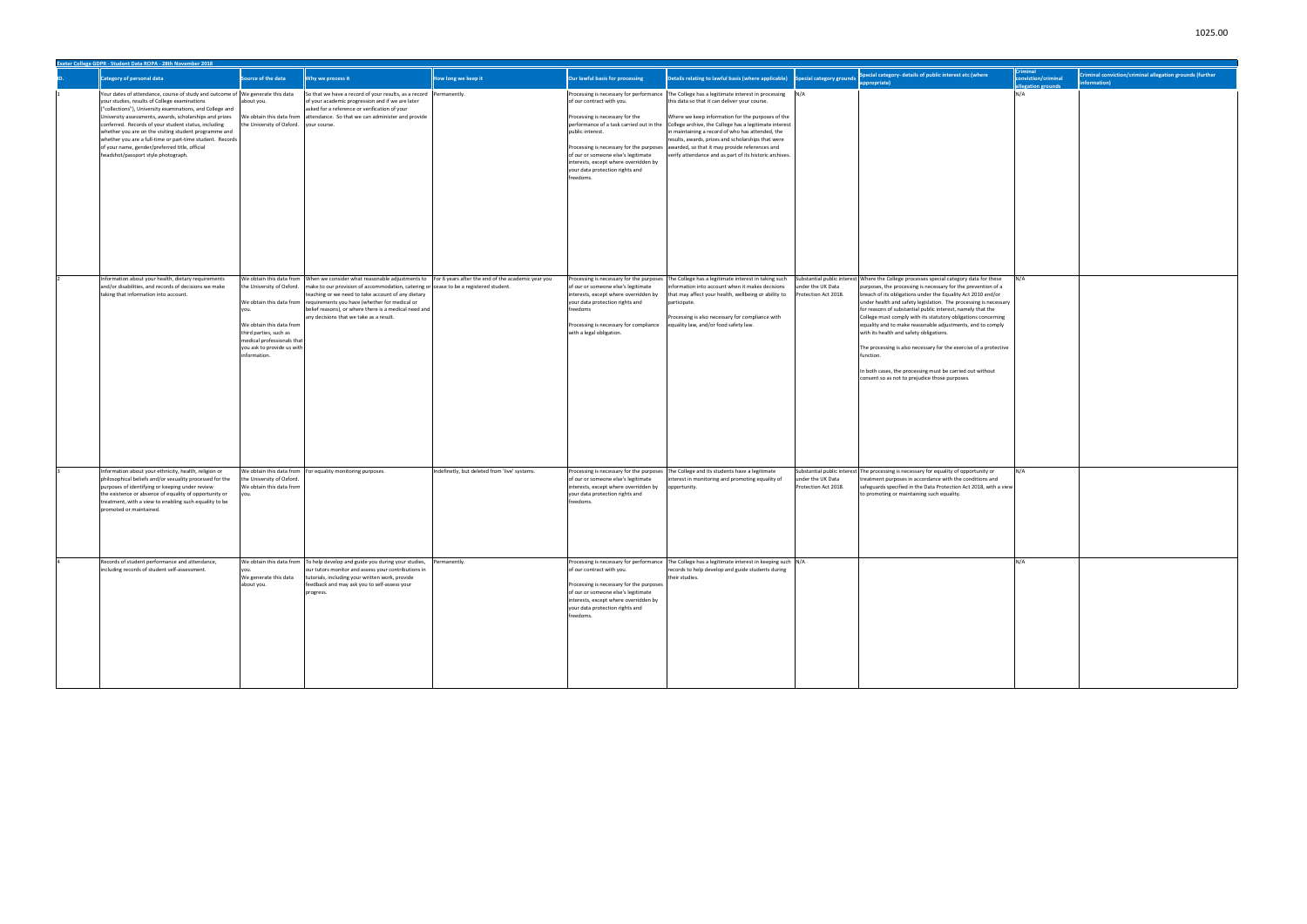|  | Requests for assistance with academic matters, such as<br>applications for special examination arrangements,<br>requests for extensions to written work and submission of<br>extenuating circumstances. Decision-making about such<br>requests and records of actions taken.                                                                                                                                                                                                                           | We obtain this data from<br>ou<br>We generate this data<br>about you.                        | We process this information and make decisions<br>about you when you ask us to, and in accordance<br>with the College's policies relating to such requests.                                        | For 6 years after the end of the academic year you<br>cease to be a registered student.                                                                                      | Processing is necessary for performance<br>of our contract with you.<br>Processing is necessary for the purposes legislation.<br>of our or someone else's legitimate<br>interests, except where overridden by<br>your data protection rights and<br>freedoms.<br>Processing is necessary for the<br>performance of a task carried out in the<br>public interest.<br>Processing is necessary for compliance<br>with a legal obligation. | The College has a legitimate interest in ensuring that Substantial public interest<br>such requests for assistance are considered pursuant<br>to its procedures and in accordance with relevant                                                                                                                                                                                                            | under the UK Data<br>Protection Act 2018. | Where the College processes special category data for these<br>purposes, the processing is necessary for the prevention of a<br>breach of its obligations under the Equality Act 2010. The<br>processing is necessary for reasons of substantial public interest,<br>namely that the College must comply with its statutory<br>obligations concerning equality and to make reasonable<br>adjustments.<br>The processing is also necessary for the exercise of a protective<br>function.<br>In both cases, the processing must be carried out without<br>consent so as not to prejudice those purposes.                                                                              |
|--|--------------------------------------------------------------------------------------------------------------------------------------------------------------------------------------------------------------------------------------------------------------------------------------------------------------------------------------------------------------------------------------------------------------------------------------------------------------------------------------------------------|----------------------------------------------------------------------------------------------|----------------------------------------------------------------------------------------------------------------------------------------------------------------------------------------------------|------------------------------------------------------------------------------------------------------------------------------------------------------------------------------|----------------------------------------------------------------------------------------------------------------------------------------------------------------------------------------------------------------------------------------------------------------------------------------------------------------------------------------------------------------------------------------------------------------------------------------|------------------------------------------------------------------------------------------------------------------------------------------------------------------------------------------------------------------------------------------------------------------------------------------------------------------------------------------------------------------------------------------------------------|-------------------------------------------|-------------------------------------------------------------------------------------------------------------------------------------------------------------------------------------------------------------------------------------------------------------------------------------------------------------------------------------------------------------------------------------------------------------------------------------------------------------------------------------------------------------------------------------------------------------------------------------------------------------------------------------------------------------------------------------|
|  | Records of student helpers/hosts at open days, consisting<br>of the name and contact details of the helper/host,<br>records of the hours worked and records of any payments We generate this data<br>or other benefits paid by the College.                                                                                                                                                                                                                                                            | We obtain this data from<br>'OU<br>about you.                                                | So that we have records of which students act as<br>hosts on open days and can administer our open<br>days and can make payments/provide other benefits requirements.<br>to student hosts/helpers. | For 6 years after the end of the academic year you<br>cease to be a registered student, to comply with HMRC performance of our contract with you.                            | Processing is necessary for<br>Processing is necessary for the purposes<br>of our or someone else's legitimate<br>interests, except where overridden by<br>your data protection rights and<br>freedoms.                                                                                                                                                                                                                                | The College and prospective students attending oper<br>days have a legitimate interest in current students<br>acting as hosts, to give prospective students an<br>insight into College life.                                                                                                                                                                                                               |                                           |                                                                                                                                                                                                                                                                                                                                                                                                                                                                                                                                                                                                                                                                                     |
|  | Details of your accommodation tenancy or licence<br>agreement, including the duration of your occupancy,<br>payments you have made and decisions about<br>accommodation applications and room allocation.                                                                                                                                                                                                                                                                                              | We generate this data<br>about you.<br>We obtain this data from<br>the University of Oxford. | In order to provide you with accommodation.                                                                                                                                                        | Records relating to accomodation tenancy or licence<br>agreements will be retained for 6 years after the end of<br>the academic year when your tenancy or licence ends.      | of our contract with you.<br>Processing is necessary for the purposes<br>of our or someone else's legitimate<br>interests, except where overridden by<br>your data protection rights and<br>freedoms.                                                                                                                                                                                                                                  | Processing is necessary for performance The College and its residents have a legitimate<br>interest in the College providing accommodation and<br>operating it efficiently and safely.                                                                                                                                                                                                                     |                                           |                                                                                                                                                                                                                                                                                                                                                                                                                                                                                                                                                                                                                                                                                     |
|  | Other records relating to your accommodation, for<br>example your contact information, accommodation<br>requests and preferences, booking forms for students and We generate this data<br>guests, records of any family members or dependants who about you.<br>occupy the accommodation, records of overnight guests,<br>lost property records, rental of fridges, records of your<br>accommodation inventory and of the<br>condition/cleanliness of your accommodation throughout<br>your occupancy. | 'ou.                                                                                         | We obtain this data from In order to provide you with accommodation and<br>related services and so that we have records for<br>safety purposes of who is in College premises.                      | These records will be retained for six months after your Processing is necessary for performance The College and its residents have a legitimate<br>tenancy or licence ends. | of our contract with you.<br>Processing is necessary for the purposes<br>of our or someone else's legitimate<br>interests, except where overridden by<br>your data protection rights and<br>freedoms.                                                                                                                                                                                                                                  | interest in the College providing accommodation and<br>operating it efficiently and safely.                                                                                                                                                                                                                                                                                                                |                                           |                                                                                                                                                                                                                                                                                                                                                                                                                                                                                                                                                                                                                                                                                     |
|  | Records of requests and bookings for rooms and facilities<br>for events held by students/student societies, including<br>records of any decisions the College makes pursuant to its We generate this data<br>obligation to take such steps as are reasonably practicable about you.<br>to ensure that freedom of speech within the law is<br>secured for members, students and employees of the<br>College and for visiting speakers.                                                                  |                                                                                              | We obtain this data from As part of the system for providing College facilities<br>to students and student societies.                                                                              | Records will be retained for one year from the date on<br>which a decision is made.                                                                                          | Processing is necessary for the purposes<br>of our or someone else's legitimate<br>interests, except where overridden by<br>your data protection rights and<br>freedoms.<br>Processing is necessary for the<br>performance of a task carried out in the<br>public interest.<br>Processing is necessary for compliance<br>with a legal obligation.                                                                                      | such requests and bookings are considered pursuant<br>to its procedures and in accordance with relevant<br>legislation.<br>The College has a legal obligation under the<br>Education (No 2) Act 1986 to take such steps as are<br>reasonably practicable to ensure that freedom of<br>speech within the law is secured for members,<br>students and employees of the College and for<br>visiting speakers. | under the UK Data<br>Protection Act 2018. | The College has a legitimate interest in ensuring that Substantial public interest Where the College processes special category data for these<br>purposes, the processing is necessary for the prevention of a<br>breach of its obligations under the Education (No 2) Act 1986.<br>The processing is necessary for reasons of substantial public<br>interest, namely that the College must comply with its statutory<br>obligations concerning freedom of speech within the law.<br>The processing is also necessary for the exercise of a protective<br>function.<br>In both cases, the processing must be carried out without<br>consent so as not to prejudice those purposes. |

| for these<br>ention of a |                        |                                                                     |
|--------------------------|------------------------|---------------------------------------------------------------------|
|                          |                        |                                                                     |
|                          |                        |                                                                     |
| LO. The                  |                        |                                                                     |
| ublic interest,          |                        |                                                                     |
| itory                    |                        |                                                                     |
| nable                    |                        |                                                                     |
|                          |                        |                                                                     |
| a protective             |                        |                                                                     |
|                          |                        |                                                                     |
|                          |                        |                                                                     |
| vithout                  |                        |                                                                     |
|                          |                        |                                                                     |
|                          |                        |                                                                     |
|                          |                        |                                                                     |
|                          |                        |                                                                     |
|                          |                        |                                                                     |
|                          |                        |                                                                     |
|                          |                        |                                                                     |
|                          |                        |                                                                     |
|                          |                        |                                                                     |
|                          |                        |                                                                     |
|                          |                        |                                                                     |
|                          |                        |                                                                     |
|                          |                        |                                                                     |
|                          |                        |                                                                     |
|                          |                        |                                                                     |
|                          |                        |                                                                     |
|                          |                        |                                                                     |
|                          |                        |                                                                     |
|                          |                        |                                                                     |
|                          |                        |                                                                     |
|                          |                        |                                                                     |
|                          |                        |                                                                     |
|                          |                        |                                                                     |
|                          |                        |                                                                     |
|                          |                        |                                                                     |
|                          |                        |                                                                     |
|                          |                        |                                                                     |
|                          |                        |                                                                     |
|                          |                        |                                                                     |
|                          |                        |                                                                     |
|                          |                        |                                                                     |
|                          |                        |                                                                     |
|                          |                        |                                                                     |
|                          |                        |                                                                     |
|                          |                        |                                                                     |
|                          |                        |                                                                     |
|                          |                        |                                                                     |
|                          |                        |                                                                     |
|                          |                        |                                                                     |
|                          |                        |                                                                     |
|                          |                        |                                                                     |
|                          |                        |                                                                     |
|                          |                        |                                                                     |
|                          |                        |                                                                     |
|                          |                        |                                                                     |
|                          |                        |                                                                     |
|                          |                        |                                                                     |
|                          |                        |                                                                     |
|                          |                        |                                                                     |
|                          |                        |                                                                     |
|                          |                        |                                                                     |
|                          |                        |                                                                     |
|                          |                        |                                                                     |
|                          |                        |                                                                     |
|                          |                        |                                                                     |
|                          |                        |                                                                     |
|                          |                        |                                                                     |
| for these                | The processing meets a | Where the College processes special category data for these         |
| ntion of a               | condition in Part 2 of | purposes, the processing is necessary for the prevention of a       |
| ) Act 1986.              | Schedule 1 to the Data | breach of its obligations under the Education (No 2) Act 1986. The  |
| tial public              | Protection Act 2018.   | processing is necessary for reasons of substantial public interest, |
| n its statutory          |                        | namely that the College must comply with its statutory              |
| he law.                  |                        | obligations concerning freedom of speech within the law.            |
| a protective             |                        | The processing is also necessary for the exercise of a protective   |
|                          |                        | function.                                                           |
|                          |                        |                                                                     |
| vithout                  |                        | In both cases, the processing must be carried out without consent   |
|                          |                        | so as not to prejudice those purposes.                              |
|                          |                        |                                                                     |
|                          |                        |                                                                     |
|                          |                        |                                                                     |
|                          |                        |                                                                     |
|                          |                        |                                                                     |
|                          |                        |                                                                     |
|                          |                        |                                                                     |
|                          |                        |                                                                     |
|                          |                        |                                                                     |
|                          |                        |                                                                     |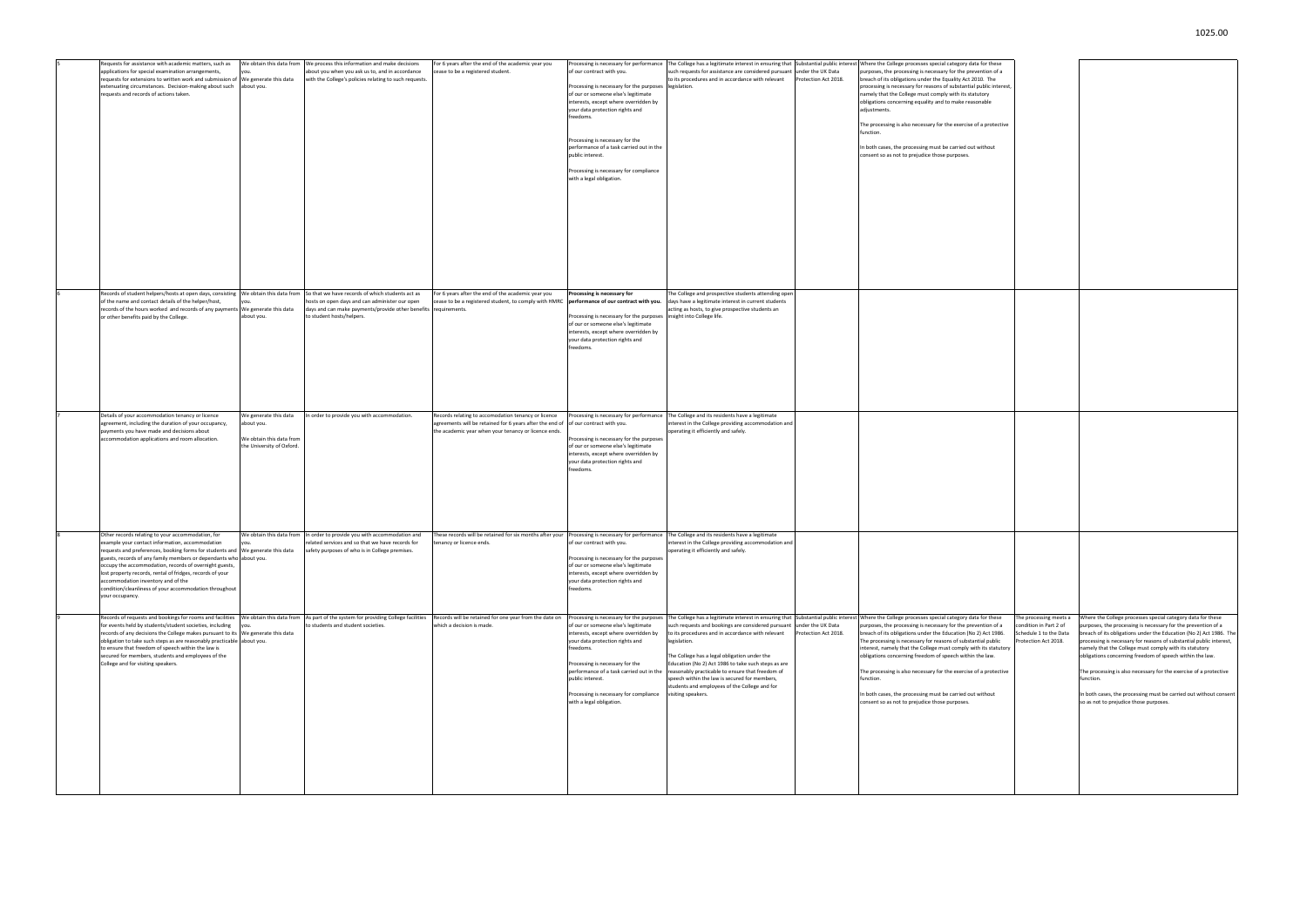|    | inancial information including your contact information                                                                     |                           |                                                                                                                             | We obtain this data from In order to provide your course, accommodation and Records of outstanding payments will be retained until | Processing is necessary for performance                     |                                                                                                |                                                                                                                                                                                                                                                          |                                                                     |
|----|-----------------------------------------------------------------------------------------------------------------------------|---------------------------|-----------------------------------------------------------------------------------------------------------------------------|------------------------------------------------------------------------------------------------------------------------------------|-------------------------------------------------------------|------------------------------------------------------------------------------------------------|----------------------------------------------------------------------------------------------------------------------------------------------------------------------------------------------------------------------------------------------------------|---------------------------------------------------------------------|
|    | and details of invoicing and payment (including payment you.                                                                |                           | associated services.                                                                                                        | they are paid in full.                                                                                                             | of our contract with you.                                   |                                                                                                |                                                                                                                                                                                                                                                          |                                                                     |
|    | information such as credit card or banking payment                                                                          |                           |                                                                                                                             |                                                                                                                                    |                                                             |                                                                                                |                                                                                                                                                                                                                                                          |                                                                     |
|    | information) of "battels", namely: College fees,                                                                            | We generate this data     |                                                                                                                             | Records relating to invoicing will be retained for six                                                                             |                                                             |                                                                                                |                                                                                                                                                                                                                                                          |                                                                     |
|    | accommodation, deposits, food and drink, laundry, use of about you.                                                         |                           |                                                                                                                             | years after the date on which the invoice was raised to                                                                            |                                                             |                                                                                                |                                                                                                                                                                                                                                                          |                                                                     |
|    | sporting and other facilities as we have arranged with you.                                                                 |                           |                                                                                                                             | comply with HMRC requirements.                                                                                                     |                                                             |                                                                                                |                                                                                                                                                                                                                                                          |                                                                     |
|    |                                                                                                                             |                           |                                                                                                                             |                                                                                                                                    |                                                             |                                                                                                |                                                                                                                                                                                                                                                          |                                                                     |
|    |                                                                                                                             |                           |                                                                                                                             |                                                                                                                                    |                                                             |                                                                                                |                                                                                                                                                                                                                                                          |                                                                     |
|    |                                                                                                                             |                           |                                                                                                                             |                                                                                                                                    |                                                             |                                                                                                |                                                                                                                                                                                                                                                          |                                                                     |
|    |                                                                                                                             |                           |                                                                                                                             |                                                                                                                                    |                                                             |                                                                                                |                                                                                                                                                                                                                                                          |                                                                     |
|    |                                                                                                                             |                           |                                                                                                                             |                                                                                                                                    |                                                             |                                                                                                |                                                                                                                                                                                                                                                          |                                                                     |
|    |                                                                                                                             |                           |                                                                                                                             |                                                                                                                                    |                                                             |                                                                                                |                                                                                                                                                                                                                                                          |                                                                     |
|    |                                                                                                                             |                           |                                                                                                                             |                                                                                                                                    |                                                             |                                                                                                |                                                                                                                                                                                                                                                          |                                                                     |
|    |                                                                                                                             |                           |                                                                                                                             |                                                                                                                                    |                                                             |                                                                                                |                                                                                                                                                                                                                                                          |                                                                     |
|    |                                                                                                                             |                           |                                                                                                                             |                                                                                                                                    |                                                             |                                                                                                |                                                                                                                                                                                                                                                          |                                                                     |
|    |                                                                                                                             |                           | We collect fees due to the University on its behalf.                                                                        |                                                                                                                                    |                                                             | The University has a legitimate interest in collecting                                         |                                                                                                                                                                                                                                                          |                                                                     |
|    | We also collect University Fees on behalf of the University; We generate this data                                          |                           |                                                                                                                             | Fee invoices are kept for 6 years after the end of the                                                                             | Processing is necessary for the                             |                                                                                                |                                                                                                                                                                                                                                                          |                                                                     |
|    | the University informs us what you owe so that we may do about you.                                                         |                           |                                                                                                                             | financial year you cease to be a registered student, to                                                                            | performance of your contract with the                       | fees due to it.                                                                                |                                                                                                                                                                                                                                                          |                                                                     |
|    |                                                                                                                             |                           |                                                                                                                             | comply with HMRC requirements.                                                                                                     | University.                                                 |                                                                                                |                                                                                                                                                                                                                                                          |                                                                     |
|    |                                                                                                                             | We obtain this data from  |                                                                                                                             |                                                                                                                                    |                                                             |                                                                                                |                                                                                                                                                                                                                                                          |                                                                     |
|    |                                                                                                                             | the University of Oxford. |                                                                                                                             |                                                                                                                                    | Processing is necessary for the purposes                    |                                                                                                |                                                                                                                                                                                                                                                          |                                                                     |
|    |                                                                                                                             |                           |                                                                                                                             |                                                                                                                                    | of our or someone else's legitimate                         |                                                                                                |                                                                                                                                                                                                                                                          |                                                                     |
|    |                                                                                                                             |                           |                                                                                                                             |                                                                                                                                    | interests, except where overridden by                       |                                                                                                |                                                                                                                                                                                                                                                          |                                                                     |
|    |                                                                                                                             |                           |                                                                                                                             |                                                                                                                                    | your data protection rights and                             |                                                                                                |                                                                                                                                                                                                                                                          |                                                                     |
|    |                                                                                                                             |                           |                                                                                                                             |                                                                                                                                    | freedoms.                                                   |                                                                                                |                                                                                                                                                                                                                                                          |                                                                     |
|    |                                                                                                                             |                           |                                                                                                                             |                                                                                                                                    |                                                             |                                                                                                |                                                                                                                                                                                                                                                          |                                                                     |
|    |                                                                                                                             |                           |                                                                                                                             |                                                                                                                                    |                                                             |                                                                                                |                                                                                                                                                                                                                                                          |                                                                     |
|    |                                                                                                                             |                           |                                                                                                                             |                                                                                                                                    |                                                             |                                                                                                |                                                                                                                                                                                                                                                          |                                                                     |
|    |                                                                                                                             |                           |                                                                                                                             |                                                                                                                                    |                                                             |                                                                                                |                                                                                                                                                                                                                                                          |                                                                     |
|    |                                                                                                                             |                           |                                                                                                                             |                                                                                                                                    |                                                             |                                                                                                |                                                                                                                                                                                                                                                          |                                                                     |
|    |                                                                                                                             |                           |                                                                                                                             |                                                                                                                                    |                                                             |                                                                                                |                                                                                                                                                                                                                                                          |                                                                     |
|    |                                                                                                                             |                           |                                                                                                                             |                                                                                                                                    |                                                             |                                                                                                |                                                                                                                                                                                                                                                          |                                                                     |
|    |                                                                                                                             |                           |                                                                                                                             |                                                                                                                                    |                                                             |                                                                                                |                                                                                                                                                                                                                                                          |                                                                     |
|    |                                                                                                                             |                           |                                                                                                                             |                                                                                                                                    |                                                             |                                                                                                |                                                                                                                                                                                                                                                          |                                                                     |
|    |                                                                                                                             |                           |                                                                                                                             |                                                                                                                                    |                                                             |                                                                                                |                                                                                                                                                                                                                                                          |                                                                     |
|    |                                                                                                                             |                           |                                                                                                                             |                                                                                                                                    |                                                             |                                                                                                |                                                                                                                                                                                                                                                          |                                                                     |
|    |                                                                                                                             |                           |                                                                                                                             |                                                                                                                                    |                                                             |                                                                                                |                                                                                                                                                                                                                                                          |                                                                     |
|    |                                                                                                                             |                           |                                                                                                                             |                                                                                                                                    |                                                             |                                                                                                |                                                                                                                                                                                                                                                          |                                                                     |
| 12 | Information that you submitted to UCAS and/or the                                                                           |                           | We obtain this data from So that we have a record of our admissions decisions Indefinetly, but deleted from 'live' systems. |                                                                                                                                    |                                                             | Processing is necessary for performance The College has a legitimate interest in being able to |                                                                                                                                                                                                                                                          |                                                                     |
|    | University, College or any third party when you applied to                                                                  | the University of Oxford. | and can administer your application and your                                                                                |                                                                                                                                    | of our contract with you.                                   | provide references to its students and former                                                  |                                                                                                                                                                                                                                                          |                                                                     |
|    | study at Oxford, including your academic, employment                                                                        |                           | course. Also so that we have information and about                                                                          |                                                                                                                                    |                                                             | students.                                                                                      |                                                                                                                                                                                                                                                          |                                                                     |
|    | history, predicted grades, language proficiency and                                                                         |                           | We obtain this data from your background and history if we are asked to                                                     |                                                                                                                                    | Processing is necessary for the purposes                    |                                                                                                |                                                                                                                                                                                                                                                          |                                                                     |
|    | personal statement; details of our admissions decision                                                                      |                           | provide a reference at a later date.                                                                                        |                                                                                                                                    | of our or someone else's legitimate                         |                                                                                                |                                                                                                                                                                                                                                                          |                                                                     |
|    | about you. Details of any references, written work or                                                                       | We generate this data     |                                                                                                                             |                                                                                                                                    | interests, except where overridden by                       |                                                                                                |                                                                                                                                                                                                                                                          |                                                                     |
|    | research proposals you submit as part of your application, about you.                                                       |                           |                                                                                                                             |                                                                                                                                    | your data protection rights and                             |                                                                                                |                                                                                                                                                                                                                                                          |                                                                     |
|    | and any records we make of your application or interview.                                                                   |                           |                                                                                                                             |                                                                                                                                    | freedoms.                                                   |                                                                                                |                                                                                                                                                                                                                                                          |                                                                     |
|    | Communications between us about your admission,                                                                             | We may also obtain this   |                                                                                                                             |                                                                                                                                    |                                                             |                                                                                                |                                                                                                                                                                                                                                                          |                                                                     |
|    | including feedback we provide.                                                                                              | data from schools or      |                                                                                                                             |                                                                                                                                    |                                                             |                                                                                                |                                                                                                                                                                                                                                                          |                                                                     |
|    |                                                                                                                             | referees.                 |                                                                                                                             |                                                                                                                                    |                                                             |                                                                                                |                                                                                                                                                                                                                                                          |                                                                     |
|    |                                                                                                                             |                           |                                                                                                                             |                                                                                                                                    |                                                             |                                                                                                |                                                                                                                                                                                                                                                          |                                                                     |
|    |                                                                                                                             |                           |                                                                                                                             |                                                                                                                                    |                                                             |                                                                                                |                                                                                                                                                                                                                                                          |                                                                     |
|    |                                                                                                                             |                           |                                                                                                                             |                                                                                                                                    |                                                             |                                                                                                |                                                                                                                                                                                                                                                          |                                                                     |
|    |                                                                                                                             |                           |                                                                                                                             |                                                                                                                                    |                                                             |                                                                                                |                                                                                                                                                                                                                                                          |                                                                     |
|    |                                                                                                                             |                           |                                                                                                                             |                                                                                                                                    |                                                             |                                                                                                |                                                                                                                                                                                                                                                          |                                                                     |
|    |                                                                                                                             |                           |                                                                                                                             |                                                                                                                                    |                                                             |                                                                                                |                                                                                                                                                                                                                                                          |                                                                     |
|    |                                                                                                                             |                           |                                                                                                                             |                                                                                                                                    |                                                             |                                                                                                |                                                                                                                                                                                                                                                          |                                                                     |
|    |                                                                                                                             |                           |                                                                                                                             |                                                                                                                                    |                                                             |                                                                                                |                                                                                                                                                                                                                                                          |                                                                     |
|    |                                                                                                                             |                           |                                                                                                                             |                                                                                                                                    |                                                             |                                                                                                |                                                                                                                                                                                                                                                          |                                                                     |
|    |                                                                                                                             |                           |                                                                                                                             |                                                                                                                                    |                                                             |                                                                                                |                                                                                                                                                                                                                                                          |                                                                     |
|    | Details of any criminal records that you declare to us on We obtain this data from So that the College is a safe and secure |                           |                                                                                                                             |                                                                                                                                    |                                                             |                                                                                                | Where criminal convictions, incidents or allegations are Processing is necessary for performance The College has a legitimate interest in requiring DBS Substantial public interest Where the College processes special catego<br>The processing meets a | Where the College processes special category data for these         |
|    | your application, or during your studies, or of any criminal you                                                            |                           | environment.                                                                                                                | declared or reported to us, we will retain this data                                                                               | of our contract with you.                                   | checks to be carried out where its students are or under the UK Data                           | purposes, the processing is necessary for the prevention of a<br>condition in Part 2 of                                                                                                                                                                  | purposes, the processing is necessary for the prevention of a       |
|    | incidents or allegations concerning you reported to us by                                                                   |                           |                                                                                                                             | permanently.                                                                                                                       |                                                             | may be engaged in regulated activity with children or Protection Act 2018.                     | breach of its obligations under health and safety legislation. The Schedule 1 to the Data                                                                                                                                                                | breach of its obligations under health and safety legislation. The  |
|    | anyone else. Details of any Disclosure and Barring Service We generate this data                                            |                           |                                                                                                                             |                                                                                                                                    | Processing is necessary for the purposes vulnerable adults. |                                                                                                | processing is necessary for reasons of substantial public interest, Protection Act 2018.                                                                                                                                                                 | processing is necessary for reasons of substantial public interest, |
|    | Checks about you obtained prior to or during your studies. about you.                                                       |                           |                                                                                                                             | Where we require a Disclosure and Barring Service                                                                                  | of our or someone else's legitimate                         |                                                                                                | namely that the College must comply with its statutory                                                                                                                                                                                                   | namely that the College must comply with its statutory              |
|    |                                                                                                                             |                           |                                                                                                                             | check to be carried out, we will retain the DBS                                                                                    | interests, except where overridden by                       |                                                                                                | obligations concerning equality and to make reasonable                                                                                                                                                                                                   | obligations concerning equality and to make reasonable              |
|    |                                                                                                                             | We may obtain this data   |                                                                                                                             | certificate information for 6 months from the date the                                                                             | your data protection rights and                             |                                                                                                | adjustments, and to comply with its health and safety                                                                                                                                                                                                    | adjustments, and to comply with its health and safety obligations.  |
|    |                                                                                                                             | from third parties.       |                                                                                                                             | certificate is recieved and a skeleton record that the                                                                             | freedoms.                                                   |                                                                                                | obligations.                                                                                                                                                                                                                                             |                                                                     |
|    |                                                                                                                             |                           |                                                                                                                             | check was satisfactory or unsatisfactory passed will be                                                                            |                                                             |                                                                                                |                                                                                                                                                                                                                                                          | The processing is also necessary for the exercise of a protective   |
|    |                                                                                                                             |                           |                                                                                                                             | ept on your College file for 6 years from the end of the                                                                           |                                                             |                                                                                                | he processing is also necessary for the exercise of a protective                                                                                                                                                                                         | runction.                                                           |
|    |                                                                                                                             |                           |                                                                                                                             | academic year in which you cease to be a registered                                                                                |                                                             |                                                                                                | function.                                                                                                                                                                                                                                                |                                                                     |
|    |                                                                                                                             |                           |                                                                                                                             | student at the College.                                                                                                            |                                                             |                                                                                                |                                                                                                                                                                                                                                                          | In both cases, the processing must be carried out without consent   |
|    |                                                                                                                             |                           |                                                                                                                             |                                                                                                                                    |                                                             |                                                                                                | In both cases, the processing must be carried out without                                                                                                                                                                                                | so as not to prejudice those purposes.                              |
|    |                                                                                                                             |                           |                                                                                                                             |                                                                                                                                    |                                                             |                                                                                                | consent so as not to prejudice those purposes.                                                                                                                                                                                                           |                                                                     |
|    |                                                                                                                             |                           |                                                                                                                             |                                                                                                                                    |                                                             |                                                                                                |                                                                                                                                                                                                                                                          |                                                                     |
|    |                                                                                                                             |                           |                                                                                                                             |                                                                                                                                    |                                                             |                                                                                                |                                                                                                                                                                                                                                                          |                                                                     |
|    |                                                                                                                             |                           |                                                                                                                             |                                                                                                                                    |                                                             |                                                                                                |                                                                                                                                                                                                                                                          |                                                                     |
|    |                                                                                                                             |                           |                                                                                                                             |                                                                                                                                    |                                                             |                                                                                                |                                                                                                                                                                                                                                                          |                                                                     |
|    |                                                                                                                             |                           |                                                                                                                             |                                                                                                                                    |                                                             |                                                                                                |                                                                                                                                                                                                                                                          |                                                                     |
|    |                                                                                                                             |                           |                                                                                                                             |                                                                                                                                    |                                                             |                                                                                                |                                                                                                                                                                                                                                                          |                                                                     |
|    |                                                                                                                             |                           |                                                                                                                             |                                                                                                                                    |                                                             |                                                                                                |                                                                                                                                                                                                                                                          |                                                                     |
|    |                                                                                                                             |                           |                                                                                                                             |                                                                                                                                    |                                                             |                                                                                                |                                                                                                                                                                                                                                                          |                                                                     |
|    |                                                                                                                             |                           |                                                                                                                             |                                                                                                                                    |                                                             |                                                                                                |                                                                                                                                                                                                                                                          |                                                                     |
|    |                                                                                                                             |                           |                                                                                                                             |                                                                                                                                    |                                                             |                                                                                                |                                                                                                                                                                                                                                                          |                                                                     |
|    |                                                                                                                             |                           |                                                                                                                             |                                                                                                                                    |                                                             |                                                                                                |                                                                                                                                                                                                                                                          |                                                                     |
|    |                                                                                                                             |                           |                                                                                                                             |                                                                                                                                    |                                                             |                                                                                                |                                                                                                                                                                                                                                                          |                                                                     |
|    |                                                                                                                             |                           |                                                                                                                             |                                                                                                                                    |                                                             |                                                                                                |                                                                                                                                                                                                                                                          |                                                                     |
|    |                                                                                                                             |                           |                                                                                                                             |                                                                                                                                    |                                                             |                                                                                                |                                                                                                                                                                                                                                                          |                                                                     |
|    |                                                                                                                             |                           |                                                                                                                             |                                                                                                                                    |                                                             |                                                                                                |                                                                                                                                                                                                                                                          |                                                                     |
|    |                                                                                                                             |                           |                                                                                                                             |                                                                                                                                    |                                                             |                                                                                                |                                                                                                                                                                                                                                                          |                                                                     |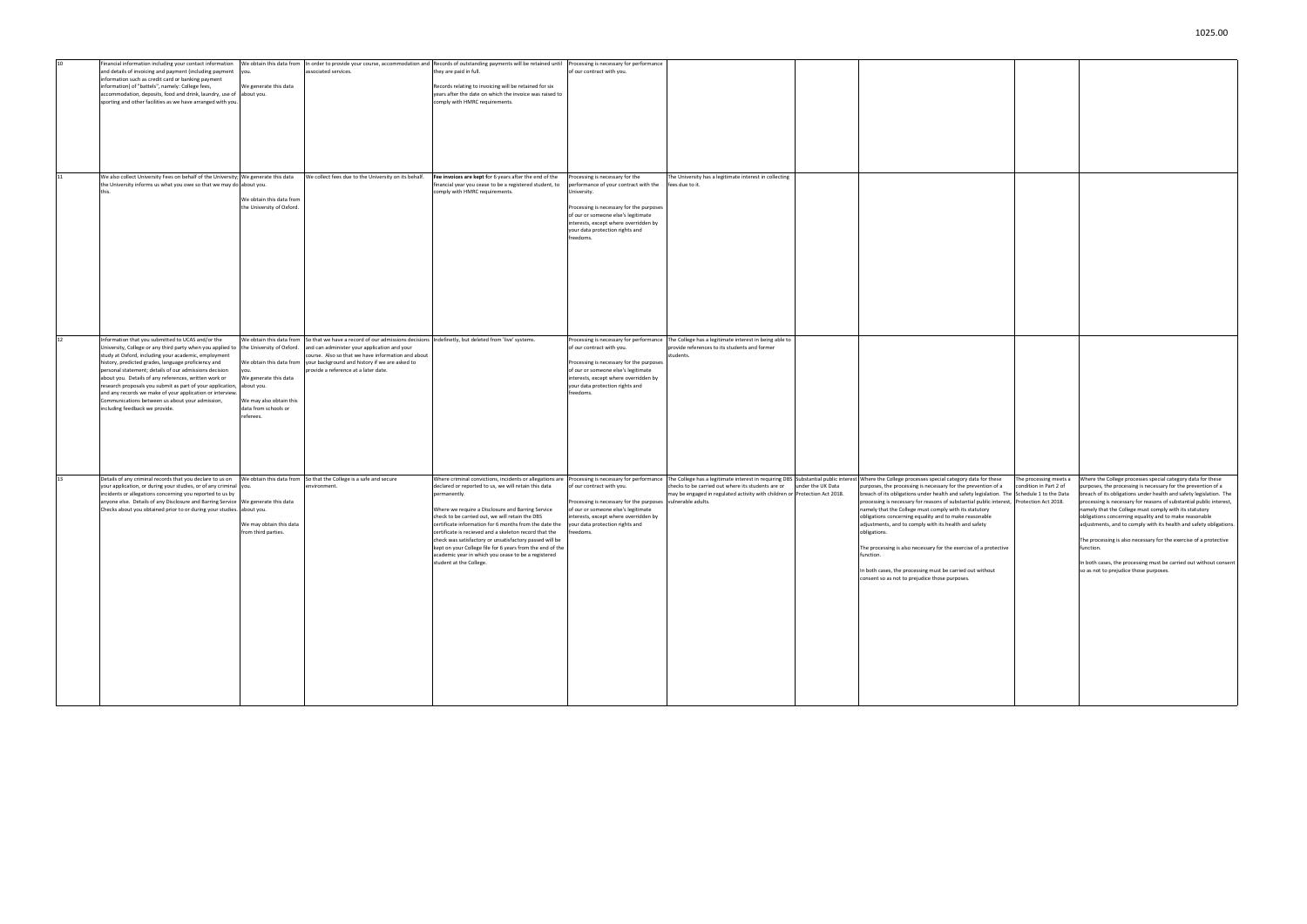|    | Your fee status (e.g. home, EU, or international) and<br>associated information about your country of residence,<br>the amount of your fees and funding information including We obtain this data from<br>your financial declaration, details of any guarantee from<br>parents or others, any supporting information you provide<br>about funding (e.g. loans, grants, sponsorship and/or self-<br>funding resources, including copies of evidence you<br>submit) and decisions that we make in light of that<br>information. | We obtain this data from<br>the University of Oxford.<br>ou<br>We generate this data<br>about you.<br>We obtain this data from<br>third parties (e.g. parents<br>sponsors, guarantors). | In order to determine the fees you are required to<br>pay and to confirm that you will be able to meet the<br>requirement to pay fees.                                                                                                                                                                                                    | For 6 years after the end of the academic year when<br>you cease to be a registered student. For records<br>relating to US loans the retention period may exceed 6<br>years as the need to retain US loan records is governed<br>by US<br>Government data retention regulations.                   | Processing is necessary for performance<br>of our contract with you.<br>Processing is necessary for the purposes<br>of our or someone else's legitimate<br>interests, except where overridden by<br>your data protection rights and<br>freedoms.<br>Processing is necessary for compliance<br>with a legal obligation. | Legislation determines to an extent the level of fees<br>you are required to pay, based on your country of<br>residence.<br>The College has a legitimate interest in being able to<br>satisfy itself that students have appropriate<br>arrangements are in place to meet the costs of their<br>course and living expenses.<br>The College has a legitimate interest in retaining<br>information on US Loans according to US<br>Government data retention regulations. |                                                 |                                                                                                                                                                                                                                                                                                                                                                                                                                                                                                                                                                                                        |
|----|-------------------------------------------------------------------------------------------------------------------------------------------------------------------------------------------------------------------------------------------------------------------------------------------------------------------------------------------------------------------------------------------------------------------------------------------------------------------------------------------------------------------------------|-----------------------------------------------------------------------------------------------------------------------------------------------------------------------------------------|-------------------------------------------------------------------------------------------------------------------------------------------------------------------------------------------------------------------------------------------------------------------------------------------------------------------------------------------|----------------------------------------------------------------------------------------------------------------------------------------------------------------------------------------------------------------------------------------------------------------------------------------------------|------------------------------------------------------------------------------------------------------------------------------------------------------------------------------------------------------------------------------------------------------------------------------------------------------------------------|-----------------------------------------------------------------------------------------------------------------------------------------------------------------------------------------------------------------------------------------------------------------------------------------------------------------------------------------------------------------------------------------------------------------------------------------------------------------------|-------------------------------------------------|--------------------------------------------------------------------------------------------------------------------------------------------------------------------------------------------------------------------------------------------------------------------------------------------------------------------------------------------------------------------------------------------------------------------------------------------------------------------------------------------------------------------------------------------------------------------------------------------------------|
| 15 | Disciplinary, harassment or grievance records if a<br>disciplinary, harassment, grievance or other complaint<br>is made by you or about you to the College, including<br>records of any investigation and / or decision that we take,<br>and of any appeals process.                                                                                                                                                                                                                                                          | We obtain this data from<br>the University of Oxford.<br>We obtain this data from<br>you.<br>We generate this data<br>about you.<br>We obtain this data from<br>third parties.          | So that the College can maintain appropriate<br>standards of conduct and behaviour for the benefit<br>of all its members and visitors.                                                                                                                                                                                                    | indefinetly, but deleted from 'live' systems.                                                                                                                                                                                                                                                      | Processing is necessary for performance<br>of our contract with you.<br>Processing is necessary for the purposes<br>of our or someone else's legitimate<br>interests, except where overridden by<br>your data protection rights and<br>freedoms.                                                                       | The College, its staff and students have a legitimate<br>interest in the College being able to operate<br>disciplinary, harassment and grievance procedures in Protection Act 2018.<br>accordance with its procedures.                                                                                                                                                                                                                                                | Substantial public interes<br>under the UK Data | Where the College processes special category data for these<br>purposes, the processing is necessary for the prevention of a<br>breach of its obligations under the Equality Act 2010. The<br>processing is necessary for reasons of substantial public interest,<br>namely that the College must comply with its statutory<br>obligations concerning equality and to make reasonable<br>adjustments.<br>The processing is also necessary for the exercise of a protective<br>function.<br>In both cases, the processing must be carried out without<br>consent so as not to prejudice those purposes. |
| 16 | Records of College cultural life: photographs and written<br>records of teams, choirs, clubs and societies, plays and<br>performances, of participation in events and sporting<br>fixtures and of the outcomes.                                                                                                                                                                                                                                                                                                               | We obtain this data from<br>you.<br>We generate this data<br>about you.<br>We obtain this data from<br>third parties.                                                                   | To allow the College's cultural life to function and<br>flourish, and in order to maintain a record of College<br>life, which may be relevant to you individually (for<br>example if you later request a reference from us),<br>and which is also part of the College's own archive<br>record of what its members have achieved over time | Records will be retained within College archives<br>permanently.                                                                                                                                                                                                                                   | Processing is necessary for the purpose:<br>of our or someone else's legitimate<br>interests, except where overridden by<br>your data protection rights and<br>freedoms.                                                                                                                                               | The College has a legitimate interest in maintaining a<br>record of its cultural life, including for researchers<br>and future students.                                                                                                                                                                                                                                                                                                                              |                                                 |                                                                                                                                                                                                                                                                                                                                                                                                                                                                                                                                                                                                        |
| 17 | Meal bookings and attendance.                                                                                                                                                                                                                                                                                                                                                                                                                                                                                                 | We obtain this data from<br>vou.                                                                                                                                                        | and invoice them correctly for the services provided.                                                                                                                                                                                                                                                                                     | So that we may provide catering services to students   For 3 months after the end of the academic year when<br>you cease to be a registered student.                                                                                                                                               | Processing is necessary for performance<br>of our contract with you.                                                                                                                                                                                                                                                   |                                                                                                                                                                                                                                                                                                                                                                                                                                                                       |                                                 |                                                                                                                                                                                                                                                                                                                                                                                                                                                                                                                                                                                                        |
|    | Records generated for legal or statutory compliance<br>purposes that contain names and/or associated personal<br>data. For example, copies of data supplied pursuant to<br>requests made under data protection and/or freedom of<br>information legislation, records made to comply with<br>safeguarding, health and safety or counter-terrorism<br>legislation, in connection with legal advice or claims, or to<br>comply with auditors' requirements.                                                                      | We generate this data<br>about you.                                                                                                                                                     | So that we have a record of information supplied,<br>both in the interests of good administration and also<br>to meet legal and regulatory requirements.                                                                                                                                                                                  | These records will be retained for a period of 6 years<br>from the date generated for compliance purposes<br>unless there is compelling justification for the data to be<br>retained for a longer period (for example in connection<br>with legal advice, or in relation to auditing obligations). | Processing is necessary for compliance<br>with a legal obligation.                                                                                                                                                                                                                                                     |                                                                                                                                                                                                                                                                                                                                                                                                                                                                       | under the UK Data<br>Protection Act 2018.       | Substantial public interest Where it processes special category data for these purposes, the<br>College is exercising functions conferred under legislation and/or<br>complying wth regulatory requirements. The processing is<br>necessary for reasons of substantial public interest, namely the<br>requirement for the College to comply with its statutory and<br>legal obligations.                                                                                                                                                                                                               |
| 19 | Passport records for overseas trips and events.                                                                                                                                                                                                                                                                                                                                                                                                                                                                               | We obtain this data from<br>you.                                                                                                                                                        | Where the College organises an event abroad (for<br>example a College Choir event).                                                                                                                                                                                                                                                       | For 3 months after the date on which you return from<br>the overseas event/trip.                                                                                                                                                                                                                   | Processing is necessary for the purposes<br>of our or someone else's legitimate<br>interests, except where overridden by<br>your data protection rights and<br>freedoms.                                                                                                                                               | The College has a legitimate interest in arranging<br>cultural events abroad.                                                                                                                                                                                                                                                                                                                                                                                         | Explicit consent.                               |                                                                                                                                                                                                                                                                                                                                                                                                                                                                                                                                                                                                        |

| these<br>ın of a<br>The<br>c interest,<br>e<br>otective<br><b>but</b> | The processing meets a<br>condition in Part 2 of<br>Schedule 1 to the Data<br>Protection Act 2018.                       | Where the College processes special category data for these<br>purposes, the processing is necessary for the prevention of a<br>breach of its obligations under the Equality Act 2010. The<br>processing is necessary for reasons of substantial public interest,<br>namely that the College must comply with its statutory<br>obligations concerning equality and to make reasonable<br>adjustments.<br>The processing is also necessary for the exercise of a protective<br>function.<br>In both cases, the processing must be carried out without consent<br>so as not to prejudice those purposes. |
|-----------------------------------------------------------------------|--------------------------------------------------------------------------------------------------------------------------|--------------------------------------------------------------------------------------------------------------------------------------------------------------------------------------------------------------------------------------------------------------------------------------------------------------------------------------------------------------------------------------------------------------------------------------------------------------------------------------------------------------------------------------------------------------------------------------------------------|
|                                                                       |                                                                                                                          |                                                                                                                                                                                                                                                                                                                                                                                                                                                                                                                                                                                                        |
| ng is<br>mely the<br>y and                                            | poses, the The processing meets a<br>ion and/or condition in Part 2 of<br>Schedule 1 to the Data<br>Protection Act 2018. | Where it processes special category data for these purposes, the<br>College is exercising functions conferred under legislation and/or<br>complying wth regulatory requirements. The processing is<br>necessary for reasons of substantial public interest, namely the<br>requirement for the College to comply with its statutory and legal<br>obligations.                                                                                                                                                                                                                                           |
|                                                                       |                                                                                                                          |                                                                                                                                                                                                                                                                                                                                                                                                                                                                                                                                                                                                        |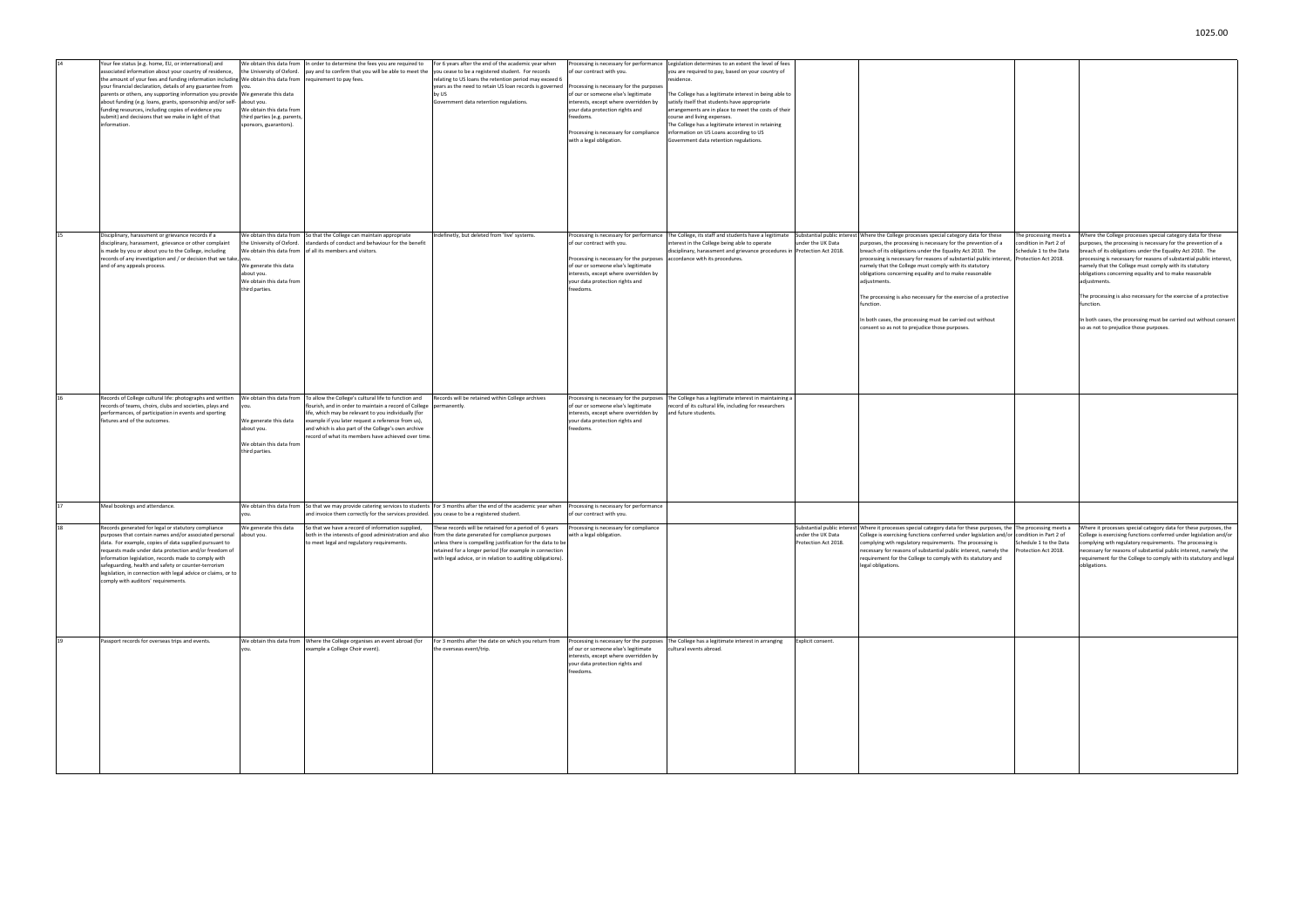| 20 | Information and copies of records confirming your<br>ntitlement to study in the UK, including records of your<br>confirmation of acceptance for studies, passport, student<br>visa and/or biometric residence permit, attendance<br>records. We also have access to the University's system<br>that shows whether you have the right to work in the UK.                                                                                                                                                                                                                                                          | We obtain this data from<br>the University of Oxford<br>We obtain this data from<br>ou. |                                                                                                                                                                                                                                                                                                                                                                                             | For 6 years after the end of the academic year you<br>cease to be a registered student.                                                                                                                                                                                                                                   | Processing is necessary for performance<br>of our contract with you.<br>Processing is necessary for compliance<br>with a legal obligation.<br>of our or someone else's legitimate<br>interests, except where overridden by<br>your data protection rights and<br>freedoms.         | The College, its students and the University have a<br>legitimate interest in the Colleges being able to<br>provide information to the University in order to<br>enable it to comply with immigration law obligations.<br>In the case of right to work information, the<br>Processing is necessary for the purposes processing is necessary for the College to comply<br>with the requirements of UK Visas and Immigration<br>under immigration law. |                   |  |
|----|------------------------------------------------------------------------------------------------------------------------------------------------------------------------------------------------------------------------------------------------------------------------------------------------------------------------------------------------------------------------------------------------------------------------------------------------------------------------------------------------------------------------------------------------------------------------------------------------------------------|-----------------------------------------------------------------------------------------|---------------------------------------------------------------------------------------------------------------------------------------------------------------------------------------------------------------------------------------------------------------------------------------------------------------------------------------------------------------------------------------------|---------------------------------------------------------------------------------------------------------------------------------------------------------------------------------------------------------------------------------------------------------------------------------------------------------------------------|------------------------------------------------------------------------------------------------------------------------------------------------------------------------------------------------------------------------------------------------------------------------------------|------------------------------------------------------------------------------------------------------------------------------------------------------------------------------------------------------------------------------------------------------------------------------------------------------------------------------------------------------------------------------------------------------------------------------------------------------|-------------------|--|
| 21 | We may assist students making visa applications before<br>they arrive, and making visa extensions when they are on<br>the course. This involves us taking copies of passports and We generate this data<br>visas, which we store electronically and share with the<br>University so that it has records of students' entitlement<br>to study. We also provide the University with students'<br>name, date of birth, passport number, course, fees paid &<br>due for it to share this information with the Home<br>Office/UK Visas and Immigration as part of its reporting<br>obligations under immigration law. | We obtain this data from<br>you.<br>about you.                                          | Overseas students need visas in order to attend<br>university.                                                                                                                                                                                                                                                                                                                              | For 6 years after the end of the academic year you<br>cease to be a registered student.                                                                                                                                                                                                                                   | Processing is necessary for performance<br>of our contract with you.<br>Processing is necessary for compliance<br>with a legal obligation.<br>Processing is necessary for the purposes<br>of our or someone else's legitimate<br>interests, except where overridden by<br>your dat |                                                                                                                                                                                                                                                                                                                                                                                                                                                      | Explicit consent. |  |
| 22 | Emergency contact details.                                                                                                                                                                                                                                                                                                                                                                                                                                                                                                                                                                                       | We obtain this data from<br>'ou.                                                        | So that we are able to contact people close to you in<br>the event of an emergency.                                                                                                                                                                                                                                                                                                         | For 6 years after the end of the academic year when<br>you cease to be a registered student.                                                                                                                                                                                                                              | Processing is necessary for the purposes<br>of our or someone else's legitimate<br>interests, except where overridden by<br>your data protection rights and<br>freedoms.                                                                                                           | The College and its students have a legitimate<br>nterest in the College being able to contact<br>someone you nominate for emergency situations.                                                                                                                                                                                                                                                                                                     |                   |  |
| 23 | Contextual admissions information for undergraduate<br>admissions (relating to information about your school<br>performance, postcode and care background).                                                                                                                                                                                                                                                                                                                                                                                                                                                      | We obtain this data from<br>he University of Oxford.                                    | The role of contextual admissions data is explained<br>more fully on the University's website, but is taken<br>into account when deciding whether to invite<br>applicants for interview (in addition to candidates<br>who have met the usual departmental admissions<br>criteria): https://www.ox.ac.uk/admissions/undergr<br>duate/applying-to-oxford/decisions/contextual-<br>data?wssl=1 | Permanently.<br>Please note that if you participated in an outreach<br>programme, such data may also be held on the Higher<br>Education Achievement Tracker, operated by the<br>University. An explanation of what is held on HEAT and<br>for how long it is retained on that system is available<br>here: www.heat.ac.uk | Processing is necessary for the purposes<br>of our or someone else's legitimate<br>interests, except where overridden by<br>your data protection rights and<br>freedoms.<br>Processing is necessary for compliance<br>with a legal obligation.                                     | The College has a legitimate interest in ensuring that<br>people from a range of backgrounds have the<br>opportunity to attend the College.<br>Under relevant legislation the University is required<br>to adhere to the agreement it has with the Office for<br>Fair Access / Office for Students, which includes the<br>use of contextual data in the undergraduate<br>admissions process.                                                         |                   |  |
| 24 | Information about your contractual terms and conditions,<br>personal tutor, university card number, contact details<br>and any carer responsibilities that you tell us about.                                                                                                                                                                                                                                                                                                                                                                                                                                    | We obtain this data from<br>'ou.<br>We generate this data<br>about you.                 | So that we are able to deliver your course and can<br>take account of your circumstances when we deliver                                                                                                                                                                                                                                                                                    | Indefinetly, but deleted from 'live' systems.                                                                                                                                                                                                                                                                             | Processing is necessary for performance<br>of our contract with you.<br>Processing is necessary for the purposes<br>of our or someone else's legitimate<br>interests, except where overridden by<br>your data protection rights and<br>freedoms.                                   | The College has a legitimate interest in being able to<br>take account of relevant circumstances when<br>providing your course.                                                                                                                                                                                                                                                                                                                      |                   |  |
| 25 | Records of attendance at and participation in College<br>committee meetings.                                                                                                                                                                                                                                                                                                                                                                                                                                                                                                                                     | We generate this data<br>about you.                                                     | Where you are a student member of a College<br>committee, we may record your attendance and<br>details of your involvement in the meeting minutes<br>and in internal communications.                                                                                                                                                                                                        | A permanent record will be retained in the College<br>archive where your attendance and comments are<br>recorded in committee mintutes.<br>Other records will be held for 6 years after the end of<br>the academic year when you cease to be a registered<br>student.                                                     | Processing is necessary for the purposes<br>of our or someone else's legitimate<br>interests, except where overridden by<br>your data protection rights and<br>freedoms.                                                                                                           | The College has a legitimate interest in having<br>student representatives on certain committees, and<br>it is necessary to process your data for those<br>committees to function properly.                                                                                                                                                                                                                                                          |                   |  |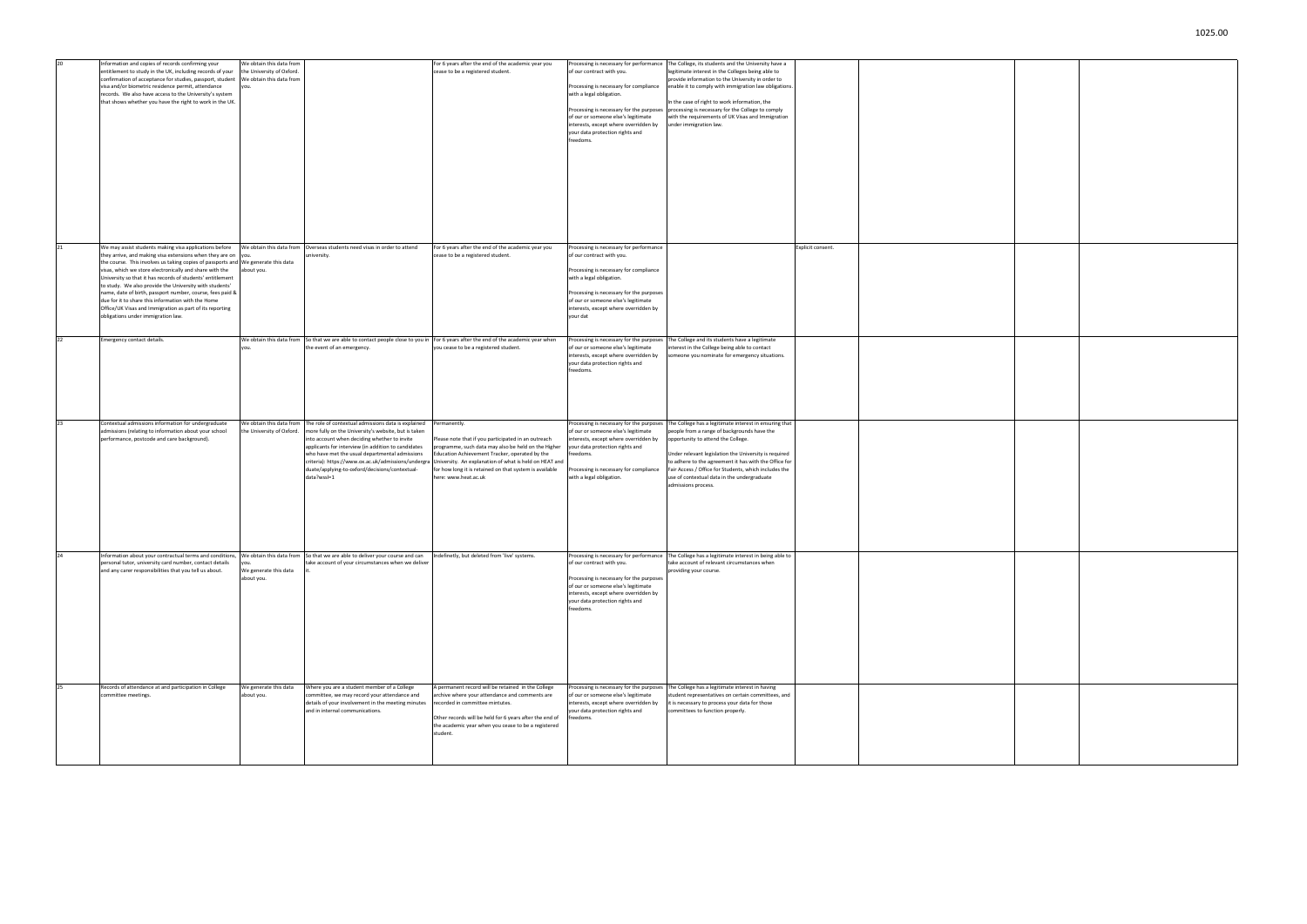| 26       | Applications for and decisions about financial support, for We obtain this data from<br>example scholarships, bursaries and hardship funds. This<br>includes communications that we send and receive to<br>third parties that provide financial support. | you.<br>We generate this data<br>about you.<br>We may receive decisions<br>from third parties that<br>provide financial support.      | In order to make decisions about financial support<br>and to ensure that the College is encouraging and<br>supporting participation by talented people from all<br>backgrounds.                                                                                                                                                                                      | Indefinetly, but deleted from 'live' systems.                                                                                                                                                                                                                                                 | Processing is necessary for the purposes<br>of our or someone else's legitimate<br>interests, except where overridden by<br>your data protection rights and<br>freedoms.<br>Processing is necessary for performance<br>of a task in the public interest. | The College has a legitimate interest in receiving,<br>considering and making decisions about financial<br>support in the interests of its students.                                          |  |
|----------|----------------------------------------------------------------------------------------------------------------------------------------------------------------------------------------------------------------------------------------------------------|---------------------------------------------------------------------------------------------------------------------------------------|----------------------------------------------------------------------------------------------------------------------------------------------------------------------------------------------------------------------------------------------------------------------------------------------------------------------------------------------------------------------|-----------------------------------------------------------------------------------------------------------------------------------------------------------------------------------------------------------------------------------------------------------------------------------------------|----------------------------------------------------------------------------------------------------------------------------------------------------------------------------------------------------------------------------------------------------------|-----------------------------------------------------------------------------------------------------------------------------------------------------------------------------------------------|--|
| 27<br>28 | Records relating to degree ceremonies; attendees,<br>catering requirements, names of your guests.<br>Records concerning nominations and decisions to confer                                                                                              | you.<br>We generate this data<br>about you.                                                                                           | We obtain this data from In order to provide and operate degree ceremonies.<br>We obtain this data from In order to decide who is to receive scholarships,                                                                                                                                                                                                           | These records will be retained for one year from the<br>date on which the ceremony took place.<br>Indefinetly, but deleted from 'live' systems.                                                                                                                                               | Processing is necessary for performance<br>of our contract with you.<br>Processing is necessary for the purposes                                                                                                                                         | The College has a legitimate interest in making                                                                                                                                               |  |
|          | prizes, scholarships and awards, where third party donors<br>are not involved.                                                                                                                                                                           | We generate this data<br>about you.                                                                                                   | awards or prizes.                                                                                                                                                                                                                                                                                                                                                    |                                                                                                                                                                                                                                                                                               | of our or someone else's legitimate<br>interests, except where overridden by<br>your data protection rights and<br>freedoms.                                                                                                                             | awards and awarding scholarships and prizes to<br>students, and in fulfilling the wishes of its<br>benefactors.                                                                               |  |
| 29       | Records concerning nominations and decisions to confer<br>prizes, scholarships and awards from third party donors.                                                                                                                                       | We obtain this data from<br>you.<br>We generate this data<br>about you.<br>We receive this<br>information from third<br>party donors. | In order to decide who is to receive scholarships,<br>awards or prizes.                                                                                                                                                                                                                                                                                              | indefinetly, but deleted from 'live' systems.                                                                                                                                                                                                                                                 | We will only share your information with<br>such a donor with your consent.                                                                                                                                                                              |                                                                                                                                                                                               |  |
|          | Student debtor records and records of debts recovered,<br>records of decisions we take about debts.                                                                                                                                                      | We generate this data<br>about you.                                                                                                   | In order to consider and take appropriate action.<br>Depending on the circumstances this may include<br>exploring alternative funding options and support<br>that the College may offer, instalment payments,<br>considering and implementing other measures to<br>recover debts, such as late payment charges,<br>fisciplinary options and/or debt recovery action. | Records of outstanding payments will be retained until<br>they are paid in full (or a final decision is made in<br>relation to recovery of the debt). Information will<br>otherwise be retained for 6 years from the date on<br>which you cease to be a registered student of the<br>College. | Processing is necessary for performance<br>of our contract with you.<br>Processing is necessary for the purposes<br>of our or someone else's legitimate<br>interests, except where overridden by<br>our data protection rights and/<br>freedoms.         | The College has a legitimate interest in being able to<br>collect detbs owed by students and former students.                                                                                 |  |
| 31       | Library access and book records, overdue book records,<br>records of library cards and library fines.                                                                                                                                                    | We generate this data<br>about you.                                                                                                   | To operate College library facilities.                                                                                                                                                                                                                                                                                                                               | These records will be retained for a period of one year<br>from the date of closure of your library account.                                                                                                                                                                                  | of our contract with you.<br>Processing is necessary for the purposes<br>of our or someone else's legitimate<br>interests, except where overridden by<br>your data protection rights and<br>freedoms.                                                    | Processing is necessary for performance The College has a legitimate interest in being able to<br>operate its library and collect fines in accordance<br>with its regulations and procedures. |  |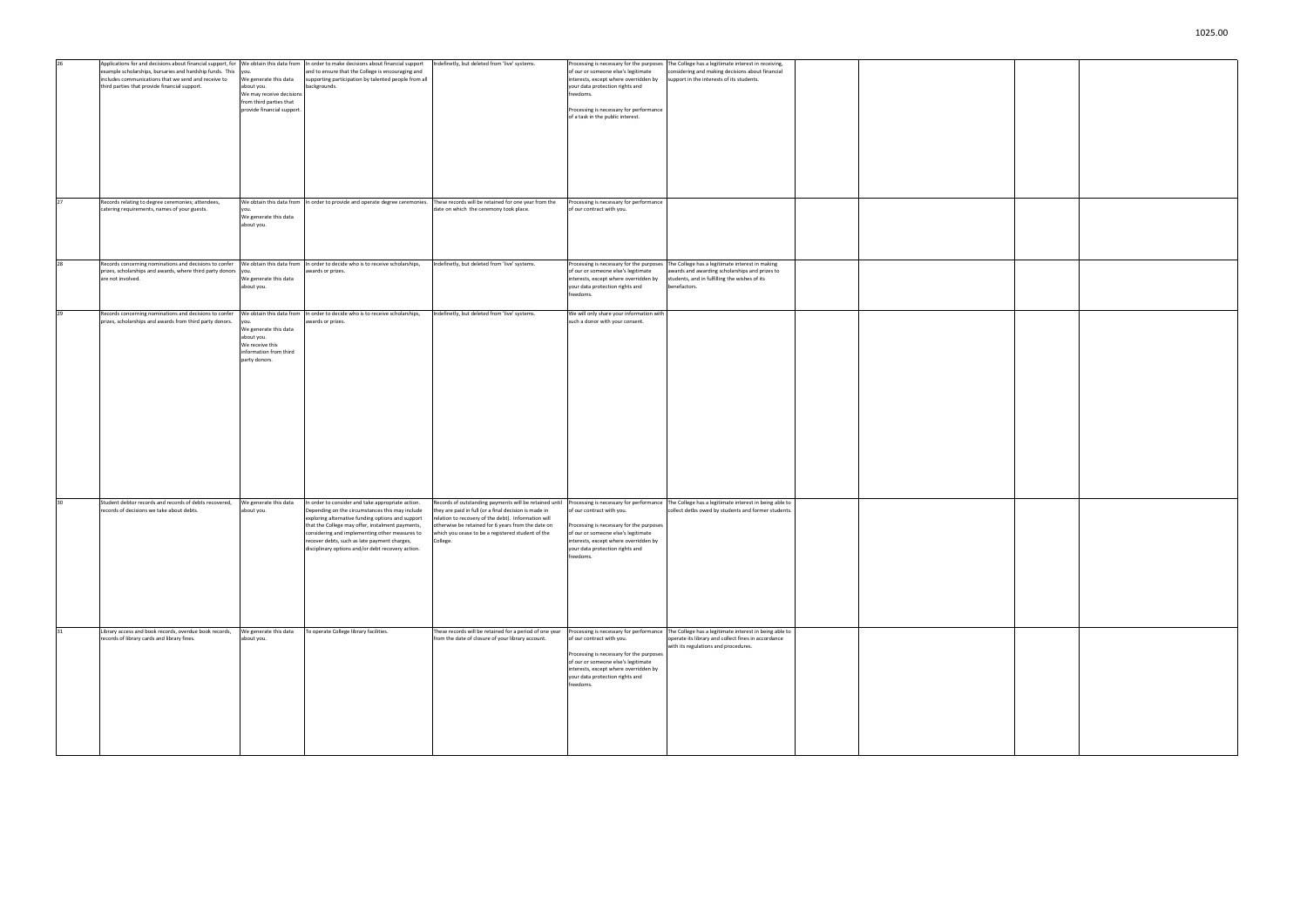| 32 | Records of any decisions that you tell us about regarding<br>your course, such as options you wish to take, or if you | We obtain this data from<br>you.    | In order to consider and make decisions about your<br>requests.                                   | Indefinetly, but deleted from 'live' systems.                                                              | of our contract with you.                                                       | Processing is necessary for performance The College has a legitimate interest in being able to<br>make decisions about your requests in accordance |                                  |                                                                                                                                  |
|----|-----------------------------------------------------------------------------------------------------------------------|-------------------------------------|---------------------------------------------------------------------------------------------------|------------------------------------------------------------------------------------------------------------|---------------------------------------------------------------------------------|----------------------------------------------------------------------------------------------------------------------------------------------------|----------------------------------|----------------------------------------------------------------------------------------------------------------------------------|
|    | decide to change or withdraw from your course, intermit                                                               | We generate this data               |                                                                                                   |                                                                                                            |                                                                                 | with its regulations and procedures.                                                                                                               |                                  |                                                                                                                                  |
|    | or suspend your studies. Records of any decisions we                                                                  | about you.                          |                                                                                                   |                                                                                                            | Processing is necessary for the purposes                                        |                                                                                                                                                    |                                  |                                                                                                                                  |
|    | make about your wishes, such as whether to allow you to<br>take options, change your course or suspend your studies.  |                                     |                                                                                                   |                                                                                                            | of our or someone else's legitimate<br>interests, except where overridden by    |                                                                                                                                                    |                                  |                                                                                                                                  |
|    |                                                                                                                       |                                     |                                                                                                   |                                                                                                            | your data protection rights and                                                 |                                                                                                                                                    |                                  |                                                                                                                                  |
|    |                                                                                                                       |                                     |                                                                                                   |                                                                                                            | freedoms.                                                                       |                                                                                                                                                    |                                  |                                                                                                                                  |
|    |                                                                                                                       |                                     |                                                                                                   |                                                                                                            |                                                                                 |                                                                                                                                                    |                                  |                                                                                                                                  |
|    |                                                                                                                       |                                     |                                                                                                   |                                                                                                            |                                                                                 |                                                                                                                                                    |                                  |                                                                                                                                  |
|    |                                                                                                                       |                                     |                                                                                                   |                                                                                                            |                                                                                 |                                                                                                                                                    |                                  |                                                                                                                                  |
|    |                                                                                                                       |                                     |                                                                                                   |                                                                                                            |                                                                                 |                                                                                                                                                    |                                  |                                                                                                                                  |
|    |                                                                                                                       |                                     |                                                                                                   |                                                                                                            |                                                                                 |                                                                                                                                                    |                                  |                                                                                                                                  |
|    |                                                                                                                       |                                     |                                                                                                   |                                                                                                            |                                                                                 |                                                                                                                                                    |                                  |                                                                                                                                  |
| 33 | Welfare records, including confidential records about                                                                 | We obtain this data from            |                                                                                                   | In order to provide support and counselling services For 6 years after the end of the academic year when   | Processing is necessary for the purposes                                        | The College and its students have a legitimate                                                                                                     | Explicit consent.                |                                                                                                                                  |
|    | requests for support and counselling, and of support and                                                              | you.                                | to our students.                                                                                  | you cease to be a registered student.                                                                      | of our or someone else's legitimate                                             | interest in providing and having access to support                                                                                                 |                                  |                                                                                                                                  |
|    | counselling provided.                                                                                                 | We generate this data               |                                                                                                   |                                                                                                            | interests, except where overridden by                                           | and counselling services.                                                                                                                          |                                  |                                                                                                                                  |
|    |                                                                                                                       | about you.                          |                                                                                                   |                                                                                                            | your data protection rights and<br>freedoms.                                    |                                                                                                                                                    |                                  |                                                                                                                                  |
|    |                                                                                                                       |                                     |                                                                                                   |                                                                                                            |                                                                                 |                                                                                                                                                    |                                  |                                                                                                                                  |
|    |                                                                                                                       |                                     |                                                                                                   |                                                                                                            |                                                                                 |                                                                                                                                                    |                                  |                                                                                                                                  |
|    |                                                                                                                       |                                     |                                                                                                   |                                                                                                            |                                                                                 |                                                                                                                                                    |                                  |                                                                                                                                  |
| 34 | Records of students who have opted out of public display                                                              | We obtain this data from            | In order to comply with student requests.                                                         | For 3 months after the end of the academic year when                                                       | Processing is necessary for performance                                         |                                                                                                                                                    |                                  |                                                                                                                                  |
|    | of their results/scholarships/awards/prizes.                                                                          | vou                                 |                                                                                                   | you cease to be a registered student                                                                       | of our contract with you.                                                       |                                                                                                                                                    |                                  |                                                                                                                                  |
|    |                                                                                                                       |                                     |                                                                                                   |                                                                                                            | Processing is necessary for compliance                                          |                                                                                                                                                    |                                  |                                                                                                                                  |
|    |                                                                                                                       |                                     |                                                                                                   |                                                                                                            | with a legal obligation.                                                        |                                                                                                                                                    |                                  |                                                                                                                                  |
|    |                                                                                                                       |                                     |                                                                                                   |                                                                                                            |                                                                                 |                                                                                                                                                    |                                  |                                                                                                                                  |
|    |                                                                                                                       |                                     |                                                                                                   |                                                                                                            |                                                                                 |                                                                                                                                                    |                                  |                                                                                                                                  |
|    | Mailing lists informing you about events and other                                                                    | We generate this data<br>about you. | To enable students to participate in College events.                                              | Your email contact data will be removed from mailing<br>lists within three months of the date on which you | Processing is necessary for the purposes<br>of our or someone else's legitimate | The College and its students have a legitimate                                                                                                     |                                  |                                                                                                                                  |
|    | information about the College and University.                                                                         |                                     |                                                                                                   | cease to be a registered student at the College.                                                           | interests, except where overridden by                                           | interest that students are notified of information<br>about the College and University (for example,                                               |                                  |                                                                                                                                  |
|    |                                                                                                                       |                                     |                                                                                                   |                                                                                                            | your data protection rights and                                                 | events).                                                                                                                                           |                                  |                                                                                                                                  |
|    |                                                                                                                       |                                     |                                                                                                   |                                                                                                            | freedoms.                                                                       |                                                                                                                                                    |                                  |                                                                                                                                  |
|    |                                                                                                                       |                                     |                                                                                                   |                                                                                                            |                                                                                 |                                                                                                                                                    |                                  |                                                                                                                                  |
|    |                                                                                                                       |                                     |                                                                                                   |                                                                                                            |                                                                                 |                                                                                                                                                    |                                  |                                                                                                                                  |
| 36 | Student information that appears in marketing and                                                                     | We obtain this data from            | To promote the College to potential applicants.                                                   | Permanently.                                                                                               | You have given your consent to the                                              |                                                                                                                                                    |                                  |                                                                                                                                  |
|    | outreach materials, such as photographs of students and you.                                                          |                                     |                                                                                                   |                                                                                                            | processing for one or more specific                                             |                                                                                                                                                    |                                  |                                                                                                                                  |
|    | quotations about their experience, records of any                                                                     |                                     |                                                                                                   | Student information may be transferred to College<br>archives for purposes in the public interest, or for  | purposes.                                                                       |                                                                                                                                                    |                                  |                                                                                                                                  |
|    | students that participate in outreach activity.                                                                       |                                     |                                                                                                   | historical research purposes as a record of College life.                                                  |                                                                                 |                                                                                                                                                    |                                  |                                                                                                                                  |
|    |                                                                                                                       |                                     |                                                                                                   |                                                                                                            |                                                                                 |                                                                                                                                                    |                                  |                                                                                                                                  |
|    |                                                                                                                       |                                     |                                                                                                   |                                                                                                            |                                                                                 |                                                                                                                                                    |                                  |                                                                                                                                  |
|    | Research student records, including details of your                                                                   | We obtain this data from            | In order to monitor your progress and make                                                        | Indefinetly, but deleted from 'live' systems.                                                              | Processing is necessary for performance                                         |                                                                                                                                                    |                                  |                                                                                                                                  |
|    | supervisor, the supervision process, examiner, College                                                                | the University of Oxford.           | decisions about it.                                                                               |                                                                                                            | of our contract with you.                                                       |                                                                                                                                                    |                                  |                                                                                                                                  |
|    | advisor, thesis title, submission and viva details and                                                                | We generate this data               |                                                                                                   |                                                                                                            |                                                                                 |                                                                                                                                                    |                                  |                                                                                                                                  |
|    | outcomes, progress reports, records of meetings about<br>your progress.                                               | about you.                          |                                                                                                   |                                                                                                            |                                                                                 |                                                                                                                                                    |                                  |                                                                                                                                  |
|    |                                                                                                                       |                                     |                                                                                                   |                                                                                                            |                                                                                 |                                                                                                                                                    |                                  |                                                                                                                                  |
|    |                                                                                                                       |                                     |                                                                                                   |                                                                                                            |                                                                                 |                                                                                                                                                    |                                  |                                                                                                                                  |
|    |                                                                                                                       |                                     |                                                                                                   |                                                                                                            |                                                                                 |                                                                                                                                                    |                                  |                                                                                                                                  |
|    | Records of consultations and any medical treatment or                                                                 | We obtain this data from            |                                                                                                   | Medical treatment, advice and consultations form a                                                         | Processing is necessary for the purposes                                        | The College has a legitimate interest in making a                                                                                                  | Processing is necessary          | Where the College processes special category data for these                                                                      |
|    | advice given by the College nurse.                                                                                    | vou.                                |                                                                                                   | part of your NHS Record. All records are managed by                                                        | of our or someone else's legitimate                                             | College nurse available to provide basic medical                                                                                                   | for health purposes unde         | purposes, the processing is necessary for the prevention of a                                                                    |
|    |                                                                                                                       | We generate this data               |                                                                                                   | the NHS data retention policies.                                                                           | interests, except where overridden by                                           | advice and treatment to its students.                                                                                                              | the Data Protection Act<br>1988. | breach of its obligations under health and safety legislation. The                                                               |
|    |                                                                                                                       | about you.                          |                                                                                                   |                                                                                                            | your data protection rights and<br>freedoms.                                    |                                                                                                                                                    |                                  | processing is necessary for reasons of substantial public interest,<br>namely that the College must comply with its statutory    |
|    |                                                                                                                       |                                     |                                                                                                   |                                                                                                            |                                                                                 |                                                                                                                                                    |                                  | obligations concerning equality and to make reasonable                                                                           |
|    |                                                                                                                       |                                     |                                                                                                   |                                                                                                            |                                                                                 |                                                                                                                                                    |                                  | adjustments, and to comply with its health and safety                                                                            |
|    |                                                                                                                       |                                     |                                                                                                   |                                                                                                            |                                                                                 |                                                                                                                                                    |                                  | obligations.                                                                                                                     |
|    |                                                                                                                       |                                     |                                                                                                   |                                                                                                            |                                                                                 |                                                                                                                                                    |                                  | The processing is also necessary for the exercise of a protective                                                                |
|    |                                                                                                                       |                                     |                                                                                                   |                                                                                                            |                                                                                 |                                                                                                                                                    |                                  | function.                                                                                                                        |
|    |                                                                                                                       |                                     |                                                                                                   |                                                                                                            |                                                                                 |                                                                                                                                                    |                                  | In both cases, the processing must be carried out without                                                                        |
|    |                                                                                                                       |                                     |                                                                                                   |                                                                                                            |                                                                                 |                                                                                                                                                    |                                  | consent so as not to prejudice those purposes.                                                                                   |
|    |                                                                                                                       |                                     |                                                                                                   |                                                                                                            |                                                                                 |                                                                                                                                                    |                                  |                                                                                                                                  |
|    | Data listed in this table that we hold after the end of your                                                          |                                     | In order to provide references, and so that we have a See periods listed elsewhere in this table. |                                                                                                            | Processing is necessary for the purposes                                        | The College has a legitimate interest in being able to Processing is necessary                                                                     |                                  | There is a public interest in the College maintaining its archive of                                                             |
|    | contract with us, including data that we hold permenently                                                             |                                     | record if required by a regulator, for archiving and                                              |                                                                                                            | of our or someone else's legitimate                                             | provide references to its students and former                                                                                                      | for the establishment,           | College life for future generations, and in the context of the                                                                   |
|    | for archiving and research purposes.                                                                                  |                                     | research purposes and/or for the purposes of legal                                                |                                                                                                            | interests, except where overridden by                                           | students, and in being able to provide information to                                                                                              | exercise or defence of           | College being a College of a long-established University with a                                                                  |
|    |                                                                                                                       |                                     | claims.                                                                                           |                                                                                                            | your data protection rights and                                                 | regulators, and/or defend or make legal claims.                                                                                                    | legal claims.                    | strong identity and history.                                                                                                     |
|    |                                                                                                                       |                                     |                                                                                                   |                                                                                                            | freedoms                                                                        | The College also has a legitimate interest in                                                                                                      | Processing is necessary          | The College is required to implement appropriate safeguards for                                                                  |
|    |                                                                                                                       |                                     |                                                                                                   |                                                                                                            |                                                                                 | maintaining an archive of its activities as part of a                                                                                              | for archiving in the public      | individuals' rights and freedoms. The UK Data Protection Act                                                                     |
|    |                                                                                                                       |                                     |                                                                                                   |                                                                                                            |                                                                                 | long established university with a strong identity,                                                                                                | interest, and/or for             | provides safeguards by making specific provision preventing                                                                      |
|    |                                                                                                                       |                                     |                                                                                                   |                                                                                                            |                                                                                 | history and research tradition, and in maintaining<br>such records for future research.                                                            | historical research<br>purposes. | processing which is likely to cause substantial damage or<br>substantial distress to a data subject; and/or which is carried out |
|    |                                                                                                                       |                                     |                                                                                                   |                                                                                                            |                                                                                 |                                                                                                                                                    |                                  | for the purposes of measures or decisions with respect to a                                                                      |
|    |                                                                                                                       |                                     |                                                                                                   |                                                                                                            |                                                                                 |                                                                                                                                                    |                                  | particular data subject, unless the purposes for which the                                                                       |
|    |                                                                                                                       |                                     |                                                                                                   |                                                                                                            |                                                                                 |                                                                                                                                                    |                                  | processing is necessary include the purposes of approved<br>medical research.                                                    |
|    |                                                                                                                       |                                     |                                                                                                   |                                                                                                            |                                                                                 |                                                                                                                                                    |                                  |                                                                                                                                  |
|    |                                                                                                                       |                                     |                                                                                                   |                                                                                                            |                                                                                 |                                                                                                                                                    |                                  |                                                                                                                                  |
|    |                                                                                                                       |                                     |                                                                                                   |                                                                                                            |                                                                                 |                                                                                                                                                    |                                  |                                                                                                                                  |
|    |                                                                                                                       |                                     |                                                                                                   |                                                                                                            |                                                                                 |                                                                                                                                                    |                                  |                                                                                                                                  |
|    |                                                                                                                       |                                     |                                                                                                   |                                                                                                            |                                                                                 |                                                                                                                                                    |                                  |                                                                                                                                  |
|    |                                                                                                                       |                                     |                                                                                                   |                                                                                                            |                                                                                 |                                                                                                                                                    |                                  |                                                                                                                                  |
|    |                                                                                                                       |                                     |                                                                                                   |                                                                                                            |                                                                                 |                                                                                                                                                    |                                  |                                                                                                                                  |
|    |                                                                                                                       |                                     |                                                                                                   |                                                                                                            |                                                                                 |                                                                                                                                                    |                                  |                                                                                                                                  |
|    |                                                                                                                       |                                     |                                                                                                   |                                                                                                            |                                                                                 |                                                                                                                                                    |                                  |                                                                                                                                  |

| ese<br>of a<br>on. The<br>nterest,                                  | The processing meets a<br>condition in Part 2 of<br>Schedule 1 to the Data<br>Protection Act 2018.                                                                                                                 | Where the College processes special category data for these<br>purposes, the processing is necessary for the prevention of a<br>breach of its obligations under health and safety legislation. The<br>processing is necessary for reasons of substantial public interest,<br>namely that the College must comply with its statutory<br>obligations concerning equality and to make reasonable<br>adjustments, and to comply with its nealth and safety obligations.                                                                                                                                                                                                                                                                                                                           |
|---------------------------------------------------------------------|--------------------------------------------------------------------------------------------------------------------------------------------------------------------------------------------------------------------|-----------------------------------------------------------------------------------------------------------------------------------------------------------------------------------------------------------------------------------------------------------------------------------------------------------------------------------------------------------------------------------------------------------------------------------------------------------------------------------------------------------------------------------------------------------------------------------------------------------------------------------------------------------------------------------------------------------------------------------------------------------------------------------------------|
| ective<br>İ                                                         |                                                                                                                                                                                                                    | The processing is also necessary for the exercise of a protective<br>function.<br>In both cases, the processing must be carried out without consent<br>so as not to prejudice those purposes.                                                                                                                                                                                                                                                                                                                                                                                                                                                                                                                                                                                                 |
| chive of<br>he<br>ith a<br>ards for<br>Act<br>ing<br>ried out<br>a, | Processing is necessary<br>for the establishment,<br>exercise or defence of<br>legal claims.<br>Processing is necessary<br>for archiving in the public<br>interest, and/or for<br>historical research<br>purposes. | There is a public interest in the College maintaining its archive of<br>College life for future generations, and in the context of the<br>College being a College of a long-established University with a<br>strong identity and history.<br>The College is required to implement appropriate safeguards for<br>individuals' rights and freedoms. The UK Data Protection Act<br>provides safeguards by making specific provision preventing<br>processing which is likely to cause substantial damage or<br>substantial distress to a data subject; and/or which is carried out<br>for the purposes of measures or decisions with respect to a<br>particular data subject, unless the purposes for which the<br>processing is necessary include the purposes of approved medical<br>research. |